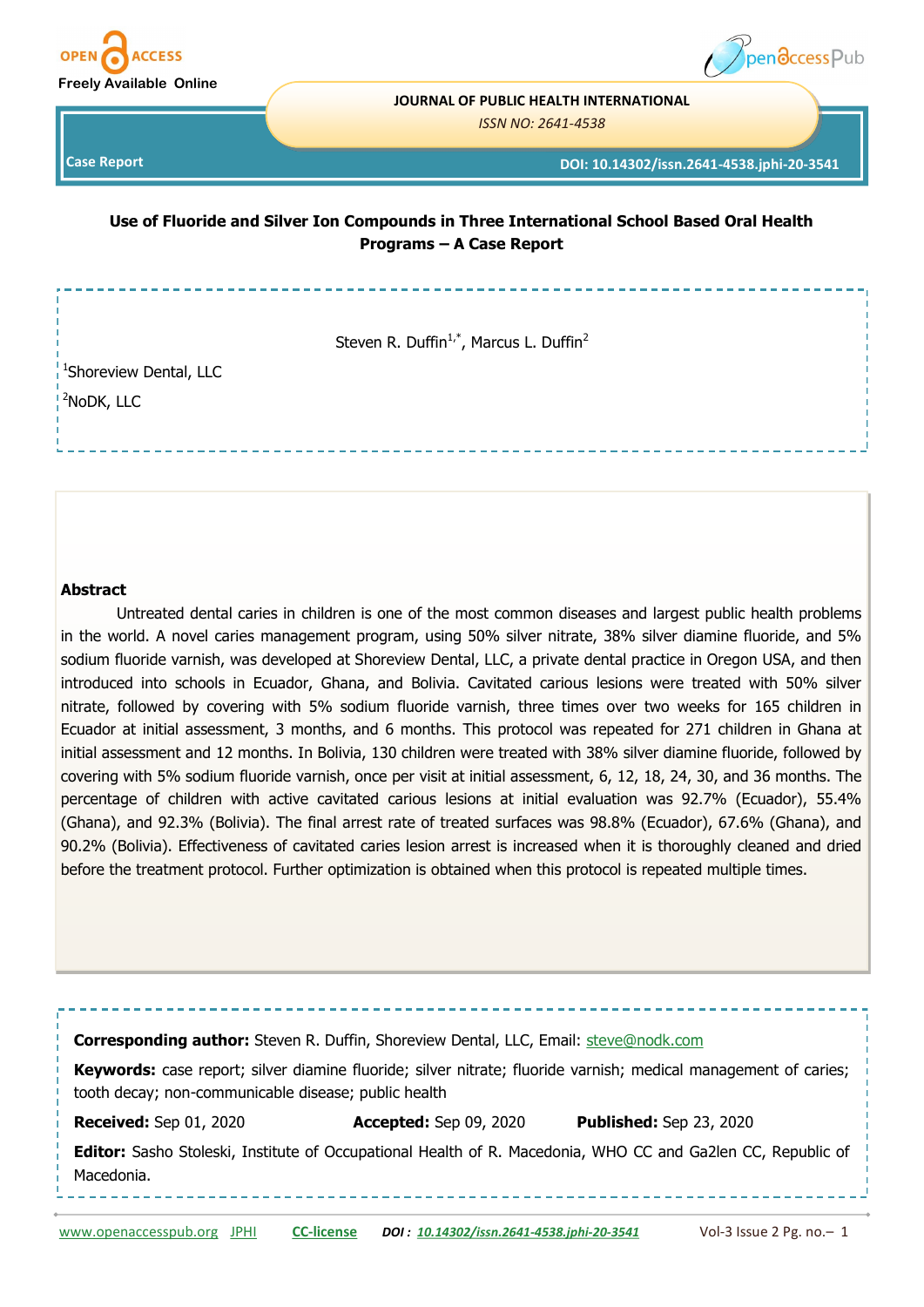

#### **Freely Available Online Introduction**

The term "caries" is used to represent a bacteria -mediated disease and the term "caries lesion" represents the physical manifestation of this disease at the tooth surface level. Untreated caries represents a major public health challenge that impacts more than half a billion children globally.<sup>1-3</sup> Differences in prevalence and severity of caries lesions exist in various regions throughout the world. There is an increasing prevalence of early childhood caries (ECC) in developing countries associated with sugar consumption from snacks and sugar sweetened beverages (SSB), which is often cheaper than water in some countries. These products are associated with globalization and the nutrition transition away from healthy lifestyles and diets. $1,2,5$ 

In developing countries, a vast majority of caries lesions go untreated due to a limited dental workforce and limited access to expensive traditional dental restorative treatment. This situation applies especially in low-income and rural communities. $1/2$  There is a need for a low-cost, painless, quick, and effective caries lesion treatment utilizing minimal equipment that can be carried out by community outreach healthcare workers.<sup>4</sup>

The medical management of caries utilizing silver nitrate (SN) was introduced between 1880 and 1908.<sup>6</sup> For unknown reasons, this approach to treating tooth infections (caries lesions) with medicine was abandoned during the mid-twentieth century. The successful implementation of the medical management of caries protocol at the private dental practice Shoreview Dental, LLC in Keizer, Oregon, involving the placement of 25% SN (Gordon Labs) followed by 5% sodium fluoride varnish (FV) (Centrix, Fluorodose), was described in the Journal of the California Dental Association (CDA) in 2012.<sup>7</sup> Shortly after that paper was published, Shoreview switched to the use of 50% SN, instead of 25% SN. The manufacturer of SN, Gordon Labs, offered a 50% version, and it was hypothesized that increasing the concentration of silver ions would result in quicker and more successful cavitated caries lesion arrest. $4$  Ultimately, more rapid and successful cavitated caries lesion arrest was observed in Shoreview Dental after this transition.

In the 1960's, Dr. R. Yamaga and colleagues combined the benefits of silver and fluoride into one



compound, 38% silver diamine fluoride (38% SDF) (Saforide). $8$  In 2014, 38% SDF was cleared to market by the FDA for sale and use in the US (Elevate Oral Care, Advantage Arrest).<sup>9</sup> This product then appeared in the US market in 2015. Once cleared, the Shoreview Dental Clinic transitioned from the use of 50% SN to the use of 38% SDF. It has been shown that there is no significant difference between the caries lesion arrest rates for 25% SN followed by FV and 38% SDF.<sup>10</sup>

A majority of the current literature on the use of silver ion compounds for the arrest of caries lesions is based on the use of  $38\%$  SDF.<sup>11,16</sup> The literature that discusses effective caries lesion arrest properties of SN is historical.<sup>6,10,12</sup>

This is a case report on humanitarian efforts to introduce SN and SDF, followed by fluoride varnish, treatment protocols for children living in rural communities in Ecuador, Ghana, and Bolivia. These projects were accomplished in a professional manner through collaboration with schools and in partnership with parents, local community leadership, school officials and health authorities at both the national and local level. The purpose of these projects was to demonstrate the effectiveness of protocols based on the medical management of caries $6,7$  such that local professionals would want to adopt these protocols in a culturally competent and sustainable fashion while meeting appropriate legal requirements. Manuals containing standard protocols for conducting international humanitarian dental projects have been outlined by the FDI and WHO. $13,14$  Even though our team was unaware of these manuals before conducting our projects, our operational plan followed those guidelines very closely.

#### **Materials and Methods**

## **Procedures**

All patients received comprehensive instructions on promoting healthy food choices and good oral hygiene practices. Toothbrushes were donated to all of the participating schools to help maintain good oral health. Examples of clinical treatment settings in Ecuador, Ghana and Bolivia can be seen in Figure 1. No removal of caries lesion tissue was conducted before application of 50% SN or 38% SDF followed by FV in any of the humanitarian projects. Removal of decayed tooth structure before treatment using silver ion compounds does not increase the caries lesion arrest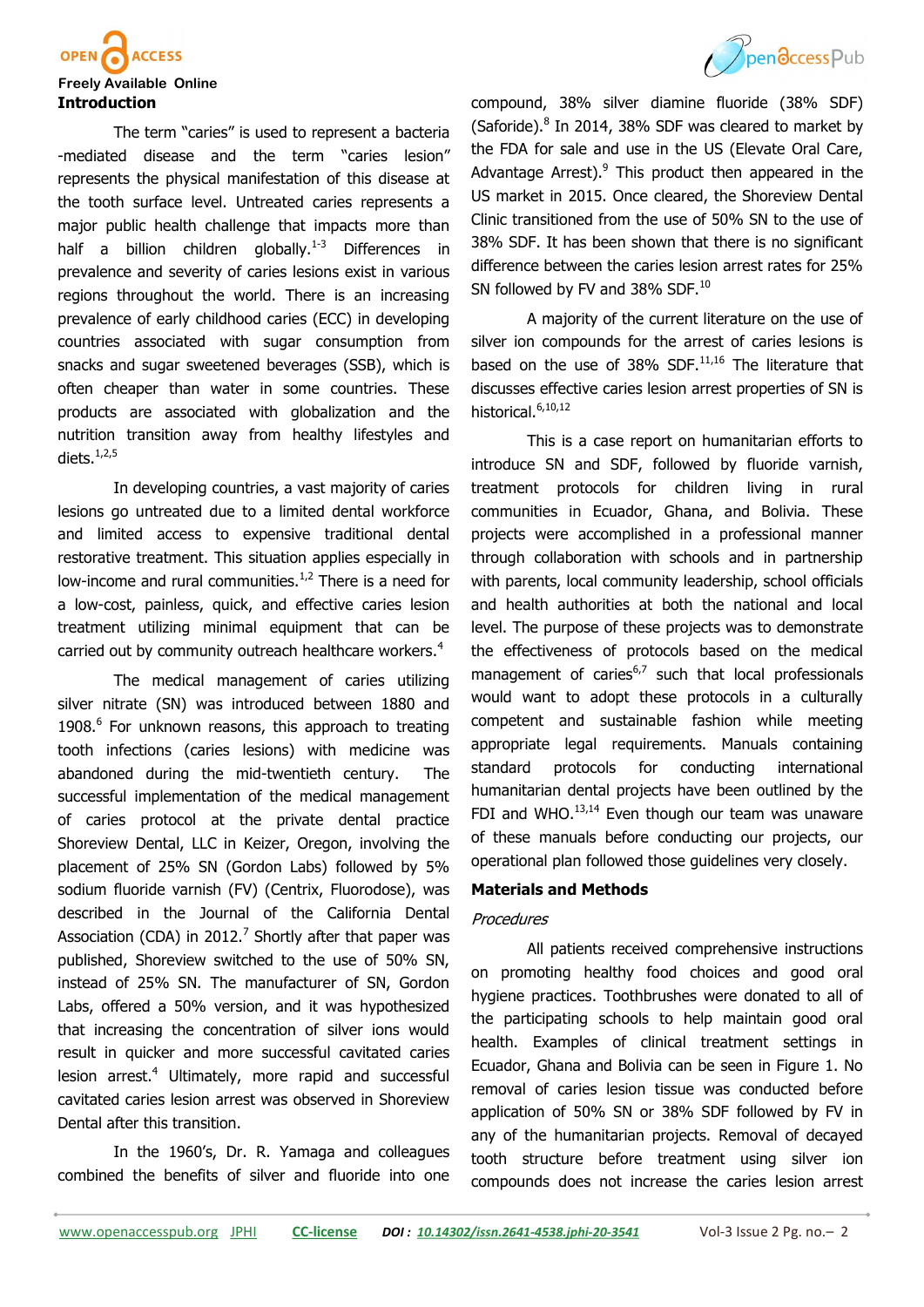





rate.<sup>11,16</sup> All children were instructed to not eat or drink for at least one hour after treatment and to not brush their teeth until the next day.

### Ecuador

Following publication of the CDA paper in 2012, on the medical management of caries, $<sup>7</sup>$  two lead dentists</sup> from the Ecuador Ministry of Health contacted the dental team at Shoreview Dental, LLC. They then requested permission to come to the clinic and observe patient care using 50% SN followed by FV. Ecuador is a country with very high rates of caries lesion prevalence and severity in children.<sup>1,2</sup> Following this visit in 2014, joint plans were made to conduct a humanitarian community outreach program for 165 students at the rural "Galapagos School", located in the mountains near Ibarra. When the project began in 2015, the Shoreview Dental team's role was to train dentists from our partner organization, the Ministry of Health, in application protocols and evaluation of cavitated caries lesion arrest outcomes. The Shoreview Dental team also provided the 50% SN and FV materials. Mobile dental equipment with a reliable compressed air source was provided by the Ministry of Health since access to electricity was available. After receiving training, Ministry of Health dentists conducted the charting, treatment, and outcome assessments. Ministry of Health Dentists were calibrated on-site by the Shoreview Dental team with hands-on training for the identification of arrested cavitated caries lesions based on the characteristics of a hard surface texture, as determined by gentle tactile examination, and black appearance. $12,15$  Consent forms were collected from the parents before treatment began. Due to the humanitarian nature of this project, IRB approval was not necessary.

The treatment protocol involved carefully cleaning with a toothbrush and thoroughly drying all cavitated caries lesions using compressed air, followed by the application of 50% SN (Gordon Laboratories) by scrubbing with a microbrush then covering with FV (Centrix, Fluorodose) to protect from saliva contamination. The lesions received three separate treatments over two weeks. This protocol of three treatments was repeated at three and six months. Intraoral images were collected for the maxillary and mandibular arches for all children at each time point (Figures 2 and 3). Emergency services were both conducted on-site and via referral to local professionals. Simple extractions of abscessed teeth with local anesthesia were done on site. Referrals to the local Ministry of Health Dental Clinics were done in cases where endodontics and complex restorative procedures were necessary.

#### Ghana

In early 2015, the Shoreview team was invited by the Paramount Chief, Nene Nuer Keteku III, and the Queen Mother, Manye Sebezo IV, of the Agotime Traditional Area located in the Volta region in Ghana, to conduct the same humanitarian program that was conducted in Ecuador. This was of particular interest since Ghana has such a low number of practicing dentists relative to the overall population. $1/2$  300 children from the "Comfort Gbetroh Memorial" school, located in the village of Kpetoe within the Volta region, participated in this project, with approval from the proprietress and head mistress Veronica Sadah. In September 2015, the Shoreview team arrived in Ghana and presented the project to the Ministry of Health, after which approval was received. Shortly afterwards, another presentation was conducted at the University of Ghana School of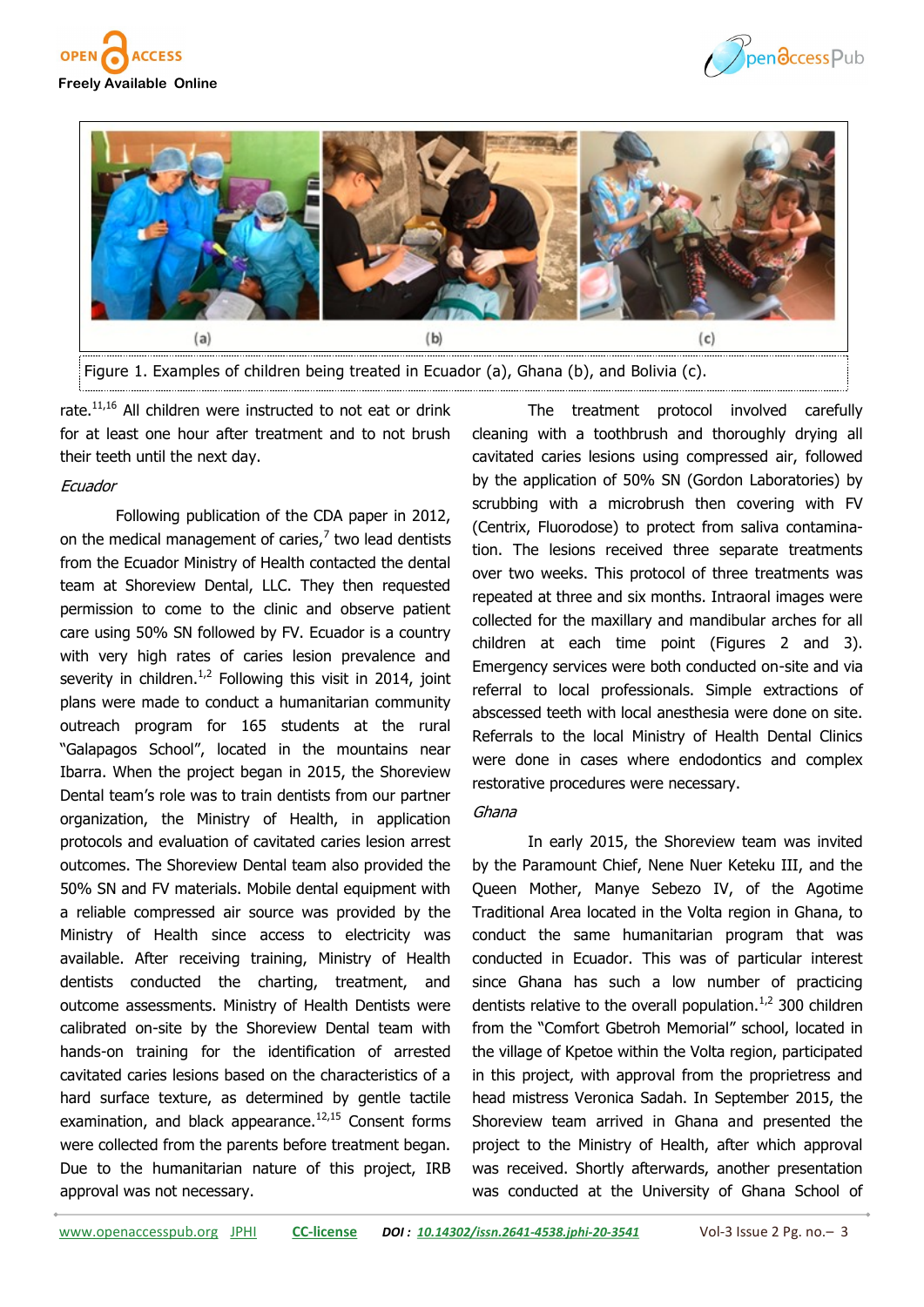





Figure 2. Example pre-treatment intraoral images for Ecuador (a), Ghana (b), and Bolivia (c) at initial evaluation.



cavitated caries lesions ost treatment.

Dentistry, to faculty and students, to introduce the project and treatment methodologies used. After the presentations, the Shoreview team proceeded to the school to carry out the project. They conducted all of the charting, treatment, and cavitated caries lesion arrest outcome analysis throughout the project. They also provided the 50% SN (Gordon Laboratories), FV (Centrix, Fluorodose), and manually powered compressed air source, since there was no access to electricity in the school. Their ability to thoroughly air dry the lesion using the manually compressed air source, prior to treatment, was limited relative to what was used in Ecuador and Bolivia. Validation of cavitated caries lesion arrest was based on a hard surface texture, as determined by gentle tactile examination, and black appearance. $12,15$  Due to the humanitarian nature of this project, no IRB approval was necessary. Consent for treatment was received from the Paramount Chief and Queen mother, who are legally responsible for all children in the Agotime region.

The same materials, treatment frequency, and protocol used in Ecuador was replicated in Ghana. Evaluation and treatment were conducted at initial examination and at 12 months. Intraoral images of maxillary and mandibular arches were collected for all patients at each time point (Figures 2 and 3) . At the 12-month visit, the Ghanaian dentist Dr. Ama Ofosu Appiah, our partnering individual, joined the Shoreview team and participated in the project. Her role was to assist in treatment and outcomes documentation. The Shoreview team calibrated this dentist in-person via hands-on training for the application protocol and cavitated caries lesion arrest assessment.

Emergency services were provided on-site where abscessed teeth were removed with local anesthesia at the school. School officials were instructed to find a nearby dentist to provide endodontics and complex restorative procedures when necessary. A surprising finding in this population was that most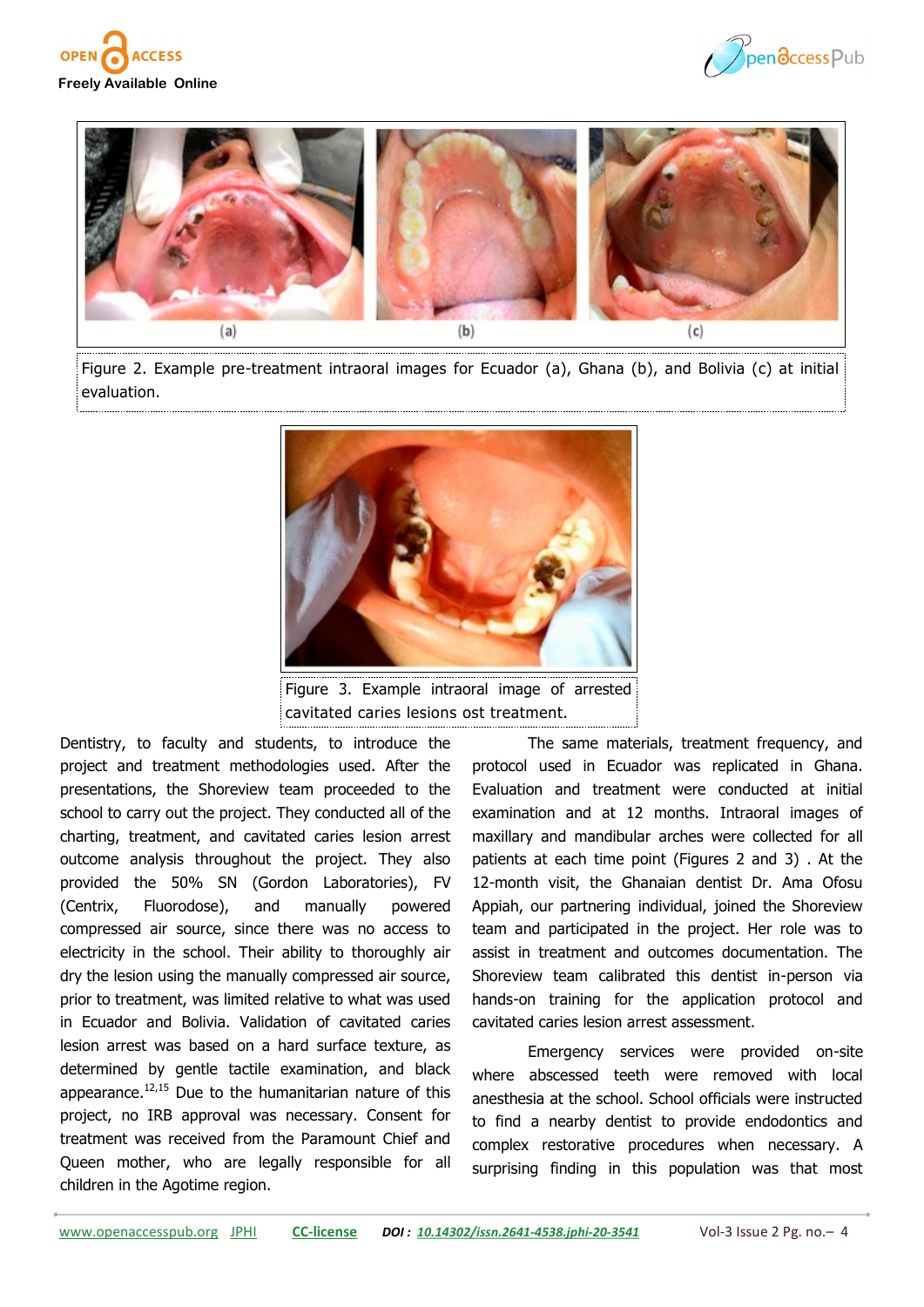

children had excellent oral health with very few cavitated caries lesions in their dentitions (Figures 2 and 3).

### Bolivia

In 2016, the Seattle based Non-Governmental Organization (NGO), Smiles Forever Foundation, in collaboration with the Shoreline Community College Dental Hygiene School, started a humanitarian project in Villa Tunari within the Chapare Amazon region of rural Bolivia. The chosen location for this project was the Maria del Rosario school, where a total of 130 children participated. The prevalence and severity of caries in Bolivian children is among the highest in the world, and is not that dissimilar from what was observed in Ecuador. $1/2$  Participating dentists, from the Smiles Forever Foundation Clinic in Cochabamba Bolivia, calibrated the dental hygiene teachers and students, from Shoreline Community College, at their clinic via hands-on training for proper protocol application and cavitated caries lesion arrest outcome assessment before traveling to Villa Tunari. At that point in time, all of the treatments and charting were conducted by the combined Smiles Forever Foundation and Shoreline Community College team. All materials throughout the project were provided by the Smiles Forever Foundation. This project involved one treatment per timepoint using 38% SDF followed by FV due to operational time constraints. Both Ecuador and Ghana involved three treatments per timepoint using 50% SN followed by FV. Cavitated caries lesion arrest was identified when the lesion was hard, as determined by gentle tactile examination, and black. $12,15$  Consent was obtained from school officials, parents, and the local hospital Oral Public Health Manager before treatment began. Due to the humanitarian nature of this project, no IRB approval was needed.

Just before the 6-month timepoint in early 2017, the Shoreview Dental, LLC team was invited to participate in this project. The Shoreview Dental, LLC team's role, as a partner organization to Smiles Forever, was to provide further training on the proper identification of arrested cavitated caries lesions following treatment. Upon arrival, The Shoreview Dental, LLC team presented the topic of the medical management of caries to the Medical, Dental, and Public Health community at Universidad Prevada Abierto Latino



America (UPAL) Dental University in Cochabamba. Following this presentation, UPAL faculty members decided to participate in the project. Their role was to observe and participate, as a partnering institution with Smiles Forever, in the treatment of cavitated caries lesions and identification of lesion arrest.

The treatment protocol used in Bolivia differed from what was used in Ecuador and Ghana. The protocol that was used involved the following: carefully clean the cavitated caries lesion using a toothbrush, thoroughly dry using compressed air, apply 38% SDF by scrubbing with a microbrush applicator, then cover with FV to prevent saliva contamination. Since access to electricity was available at the school, mobile dental equipment with a reliable compressed air source was available. This protocol was repeated at the timepoints of 6, 12, 18, 24, 30, and 36 months. Intraoral images of maxillary and mandibular arches were collected for all patients present at 36 months (Figures 2 and 3). Emergency services were both conducted on-site and via referral to local professionals. If a tooth showed signs of being abscessed, it was extracted by Smiles Forever Clinic dentists on site using local anesthesia. Endodontics and complex restorative procedures were referred out to the local hospital dental department or the Smiles Forever Clinic in Cochabamba.

## Explanation for Use of SN or SDF in Projects

The first project in Ecuador utilized 50% SN followed by FV in early 2015 because that was the established protocol at the Shoreview Dental, LLC dental clinic and 38% SDF was not yet cleared to market by the FDA. The same protocol used in Ecuador was utilized in Ghana in late 2015 for reasons of consistency. However, 38% SDF was used in Bolivia in 2016 because the Smiles Forever Foundation had started using it before Shoreview Dental, LLC officially became a part of the program. In addition, SDF was becoming more widely used due to FDA clearance, and there is more published literature about SDF when compared to SN.<sup>4,24</sup>

#### Data Analysis

Although these three humanitarian community outreach programs were not conducted as research, and should be looked at as separate case reports, careful attention to data collection was made at initial examination and at all follow up encounters. The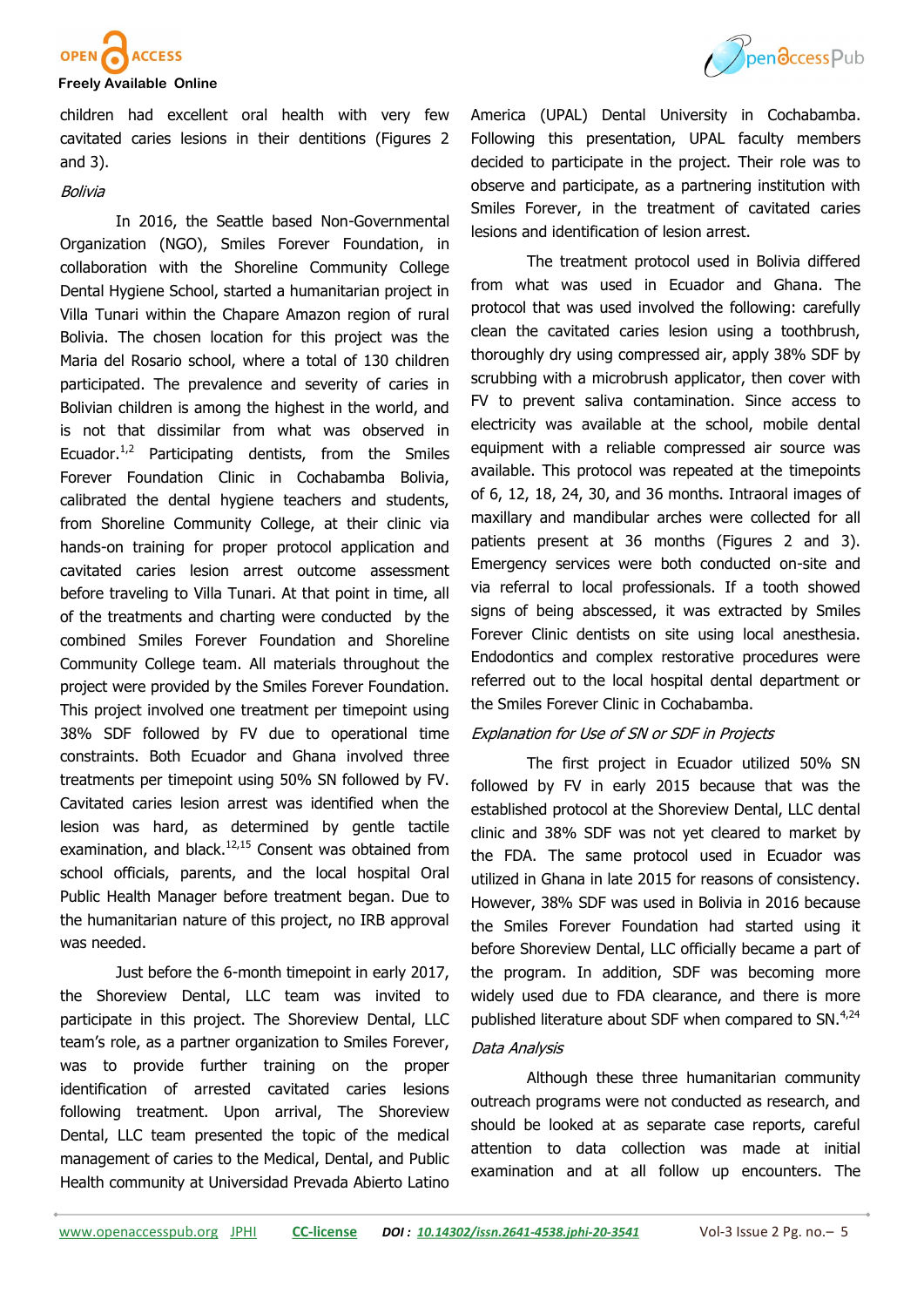

Shoreview Dental, LLC team exclusively conducted data analysis on outcomes data related to Ecuador and Ghana but collaborated with the Smiles Forever Foundation for data analysis related to Bolivia. Surface specific charting and maxillary and mandibular arch photos were taken at all timepoints in Ecuador and Ghana but only at 36 months in Bolivia. A determination of all cavitated caries lesion activity or arrest was recorded based on lesion color and surface hardness. A lesion was considered arrested if the color was black and the surface was determined to be hard using gentle tactile examination (Figure 3). $12,15$  The presence or absence of caries lesion related mouth pain was asked of the children themselves as well as their parents and teachers.

#### **Results**

The results discussed below are derived from Table 1. Please review the table for a more comprehensive evaluation of outcomes. Pre-treatment intraoral image examples of cavitated caries lesions in Ecuador, Ghana and Bolivia can be found in Figure 2. An example of arrested cavitated caries lesions can be found in Figure 3. All charted information for all patients was stored securely and confidentially and data was anonymized before evaluation of outcomes.

## **Ecuador**

A total of 165 children, ranging from 3 to 18 years old, attended initial evaluation where 93.9% of the children had active cavitated caries lesions. The average number of teeth with active cavitated lesions was 5.6 at the initial evaluation and 0.5 at the final evaluation (6 months). The average number of surfaces with active cavitated lesions was 9.9 at the initial evaluation and 0.6 at the final evaluation. The arrest rate for teeth with cavitated caries lesions was 98.9% at the final evaluation. The arrest rate for tooth surfaces with cavitated caries lesions was 99.0% at the final evaluation.

#### Ghana

A total of 271 children, ranging from 3 to 14 years old, attended initial evaluation where 43.2% of the children had active cavitated caries lesions. The average number of teeth with active cavitated lesions was 1.4 at the initial evaluation and 0.8 at the final evaluation (12 months). The average number of tooth surfaces with active cavitated lesions was 1.7 at the initial evaluation



and 1.2 at the final evaluation. The arrest rate for teeth with cavitated caries lesions at the final evaluation was 71.9%. The arrest rate for tooth surfaces with cavitated caries lesions at the final evaluation was 71.1%.

#### Bolivia

A total of 130 children, ranging from 4 to 16 years old, attended the initial evaluation where 95.4% of the children had active cavitated caries lesions. The average number of teeth with active lesions was 7.3 at the initial evaluation and 2.5 at final evaluation (36 months). The average number of surfaces with active cavitated caries lesions was 8.6 at the initial evaluation and 3.9 at the final evaluation. The arrest rate for teeth with cavitated caries lesions was 72.9% at the first follow-up (6 months) and 92.5% at the final evaluation. The arrest rate for tooth surfaces with cavitated caries lesions was 73.6% at the first follow-up and 93.4% at the final evaluation.

#### Comparison Summary

Both Ecuador and Ghana programs utilized the same treatment protocol involving three treatments per visit using 50% SN followed by FV for a total of nine treatments over six months in Ecuador and six treatments over 12 months in Ghana. However, there was a difference between the percentage of arrested cavitated caries lesions. Ecuador had a final tooth surface arrest rate of 99.0% while Ghana had a final tooth surface arrest rate of 71.1%. Ecuador also received three treatments at 3-month intervals over 6 months while Ghana received three treatments at initial and 12 months. The Bolivian program utilized a treatment protocol that involved one treatment per visit of 38% SDF followed by FV at 6-month intervals, for a total of seven treatments over 36 months, and had a final tooth surface arrest rate of 93.4%.

#### **Discussion**

The percent of children with active cavitated caries lesions in Ecuador, Ghana and Bolivia at the initial evaluation was 93.9%, 43.2%, and 95.4% (Table 1). This is likely due to the nutrition transition based on the earlier arrival of junk food and sugar sweetened beverages (SSB) in Latin America (1980s and 1990s) and later in Ghana (2000s). $17$  These differences could also be due to different oral hygiene practices, genetic differences between populations, levels of naturally occurring fluoride in the local water supply, low cost of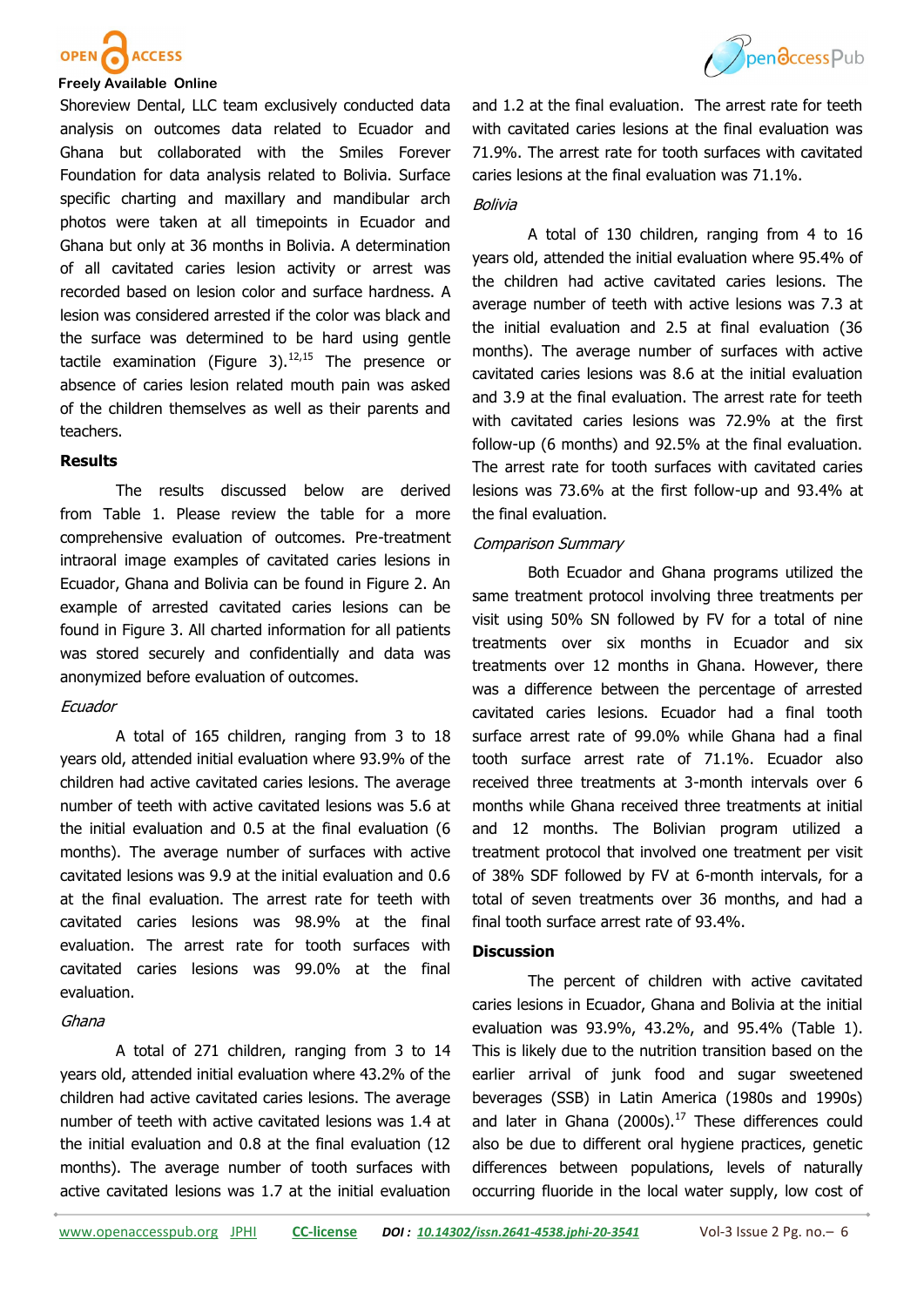



|                          |                                                     | Ecuador |                     |                     | Ghana          |                     | Bolivia  |        |                     |                    |                                    |                 |                               |
|--------------------------|-----------------------------------------------------|---------|---------------------|---------------------|----------------|---------------------|----------|--------|---------------------|--------------------|------------------------------------|-----------------|-------------------------------|
|                          |                                                     | Initial | Σ<br>$\overline{c}$ | Σ<br>$\overline{Q}$ | <b>Initial</b> | Σ<br>$\overline{c}$ | Initial  | Σ<br>Θ | Σ<br>$\overline{c}$ | Σ<br>$\frac{8}{1}$ | 24 rs4 130 M                       |                 | <b>M</b> 98                   |
|                          | Children                                            | 165     | 158                 | 161                 | 271            | 206                 | 130      | 104    | 8                   | 57                 | 32<br>33                           |                 | 22                            |
|                          | %Children Absent                                    | 0%      | 4.20%               | 2.40%               | 0%             | 24.00%              | $\delta$ | 20.00% | 53.80%              | 71.50%             | 74.6% 75.4%                        |                 | 83.10%                        |
|                          | 96 Children with Active Cavitated<br>Caries Lesions | 93.90%  | 8.90%               | 25.50%              | 43.20%         | 26.20%              | 95.40%   | 85.60% | 73.30%              | 56.8%              | $\overline{\phantom{0}}$<br>90.996 | 65.60%          | 68.20%                        |
|                          | Non-arrested<br>Teeth                               | 930     | $\infty$            | G                   | 385            | 82                  | 547      | 221    | 87                  | 28                 | 27                                 | 26              | 15                            |
|                          | Non-arrested Surfaces                               | 1,626   | $\Xi$               | $\vec{a}$           | 455            | 8                   | 1117     | 247    | 54                  | 29                 | $\mathcal{S}_{\mathcal{S}}$        | 27              | Б<br>$\overline{\phantom{0}}$ |
|                          | New Decayed Teeth                                   | $\circ$ | 11                  | $\overline{6}$      | 0              | 75                  | 0        | 194    | 159                 | 50                 | $\overline{8}$                     | $\overline{31}$ | $\frac{4}{1}$                 |
|                          | New Decayed Surfaces                                | $\circ$ | 15                  | $\frac{8}{8}$       | 0              | 147                 | 0        | 270    | 197                 | 34                 | 104                                | $\frac{4}{5}$   | $\mathcal{L}$                 |
|                          | Average Decayed Teeth                               | 5.6     | 0.1                 | $\overline{0}$ .5   | $\frac{1}{4}$  | $\frac{8}{1}$       | 7.3      | 4      | $\frac{1}{4}$       | $\frac{6}{1}$      | $3.\overline{3}$                   | 1.8             | 2.5                           |
|                          | Average Decayed Surfaces                            | 9.9     | 0.2                 | 0.6                 | 1.7            | 1.2                 | 8.6      | Б      | 4.9                 | 1.7                | 4.0                                | 2.1             | 3.9                           |
|                          | <b>Arrested Teeth</b>                               | $\circ$ | 864                 | 839                 | $\circ$        | 210                 | $\circ$  | 594    | 471                 | 383                | 342                                | 339             | 185                           |
|                          | Arrested Surfaces                                   | $\circ$ | 1399                | 33<br>$\frac{3}{1}$ | $\circ$        | 243                 | $\circ$  | 688    | 519                 | 404                | 380                                | 411             | 211                           |
|                          | % Arrested Teeth                                    | 0%      | 99.1%               | 98.90%              | $\delta$       | 71.90%              | 0%       | 72.90% | 84.4%               | 93.2%              | 92.7%                              | 92.90%          | 92.50%                        |
|                          | %Arrested Surfaces                                  | 0%      | 99.2%               | 99.00%              | 0%             | 71.10%              | 0%       | 73.60% | 84.7%               | 93.3%              | 93.1%                              | 93.80%          | 93.40%                        |
| Vol-3 Issue 2 Pg. no.- 7 |                                                     |         |                     |                     |                |                     |          |        |                     |                    |                                    |                 |                               |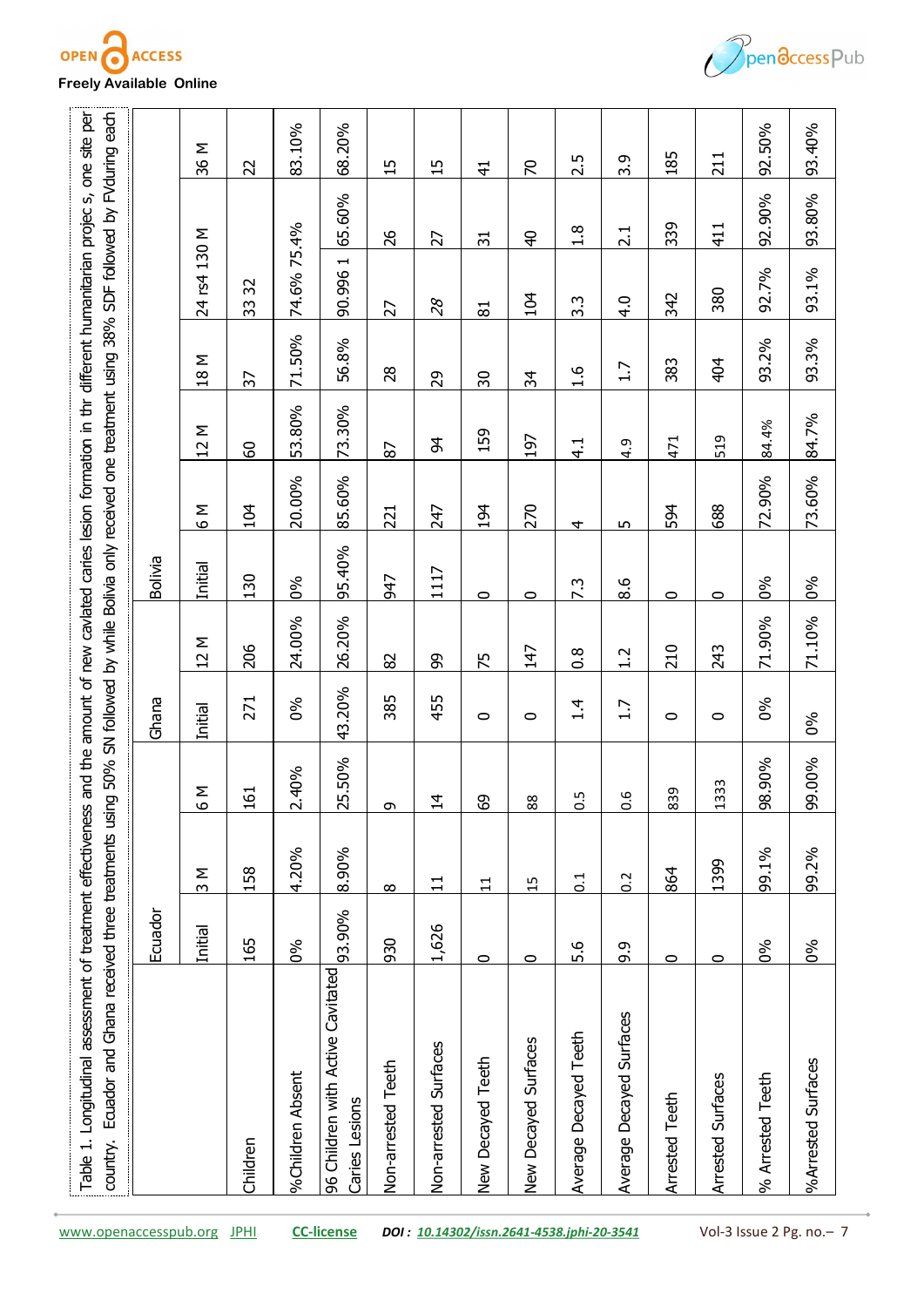

# Pendccess Pub

#### **Freely Available Online**

high sugar products and/or oral microbiome composition.

One commonality that was observed across all three countries was the sale of junk food, candy, and SSB in and/or around the schools (Figure 4). Often, the children were snacking throughout the day at school and many of them had untreated tooth decay. This high level of tooth decay was likely due to a limited dental care workforce, low access to care in rural areas, high cost of traditional restorative care and low prioritization of preventive dental care.<sup>4</sup> This is especially true for children because, as stated by the pediatrician Dr. Karen Sokal-Gutierrez, it is commonly believed that "baby teeth do not matter since they fall out anyway" (K Sokal-Gutierrez, MD, MPH, oral communication, 2017). It was also possible that they did not have access to fluoridated water, but that was not a metric that was measured. These observations suggest that there is a fundamental need to focus on promoting healthy nutrition for children to help prevent non-communicable diseases such as dental caries, obesity, type 2 diabetes, and cardiovascular disease.<sup>18</sup>

When analyzing the effectiveness of the treatment protocols used in these countries, it was hypothesized that the high level of success in cavitated caries lesion arrest rates, as seen in Ecuador and Bolivia, may be due to the application protocol. The similar rates of cavitated caries lesion arrest between Ecuador and Bolivia show that the 50% SN followed by FV protocol provides similar results to the 38% SDF followed by FV protocol.<sup>10</sup> The strategy used was based on experience obtained over many years in the Shoreview Dental Clinic. $<sup>7</sup>$  The best outcomes were observed when multiple</sup> treatments were done using silver ion compounds $4$ followed by FV on active cavitated caries lesions that were thoroughly cleaned using a toothbrush and dried using compressed air before treatment. Even better outcomes were observed when those multiple treatments were performed over a short period of time, as exhibited in Table 1, when comparing Ecuador and Bolivia outcomes data. Since Ecuador had a lower amount of active cavitated caries lesions than Bolivia at the final evaluation, it suggests that multiple treatments over a short period of time decreases the rate of new cavitated caries lesion formation. These observations demonstrate that a dose response curve phenomenon

could be occurring based on differences in application protocols for these three humanitarian projects.

It is hypothesized that Ecuador had a higher rate of cavitated caries lesion arrest than Bolivia due to the following points: The Ecuadorian Ministry of Health dentists received hands on training at the Shoreview Dental, LLC clinic and Shoreview staff provided further training on-site in Ecuador. The same dentists also participated at each treatment date. In Bolivia, treatment and charting was done by Bolivian dentists and dental hygienists as well as dental hygiene students and instructors from the US. The students rotated between treatment stations and their composition varied from year to year. This could have resulted in some variation of protocol and charting consistency due to the complex nature of managing all of the various providers.

In Ghana, there was no electricity available for compressed air and the manually powered compressed air system used had some limitations in obtaining total lesion desiccation prior to the application of 50% SN followed by FV. In Shoreview Dental's experience, removing saliva contamination from the lesion using compressed air, before the application protocol, is critical to obtaining a high level of success. It is hypothesized that saliva contamination prevents the silver ion from penetrating deep into the lesion via capillary action. The proteins in saliva may also sequester away the silver ions due to the reactive/ chemical nature of ionic silver. It is possible that the limited ability to thoroughly dry the cavitated caries lesions in Ghana resulted in a lower arrest rate when compared to Ecuador and Bolivia, where consistent access to compressed air was available.

To further prevent saliva contamination, patients were instructed to not eat or drink for at least one hour after treatment and to not brush their teeth until the next day. It is hypothesized that the application of FV over 50% SN or 38% SDF provides a hydrophobic barrier for saliva. Eating or drinking right after treatment could physically remove that barrier and allow for saliva contamination, depending on the diet. Not brushing their teeth until the next day adds another level of protection from the physical removal of FV. The longer the FV is undisturbed, the greater the likelihood that the treated cavitated caries lesion would remain uncontaminated by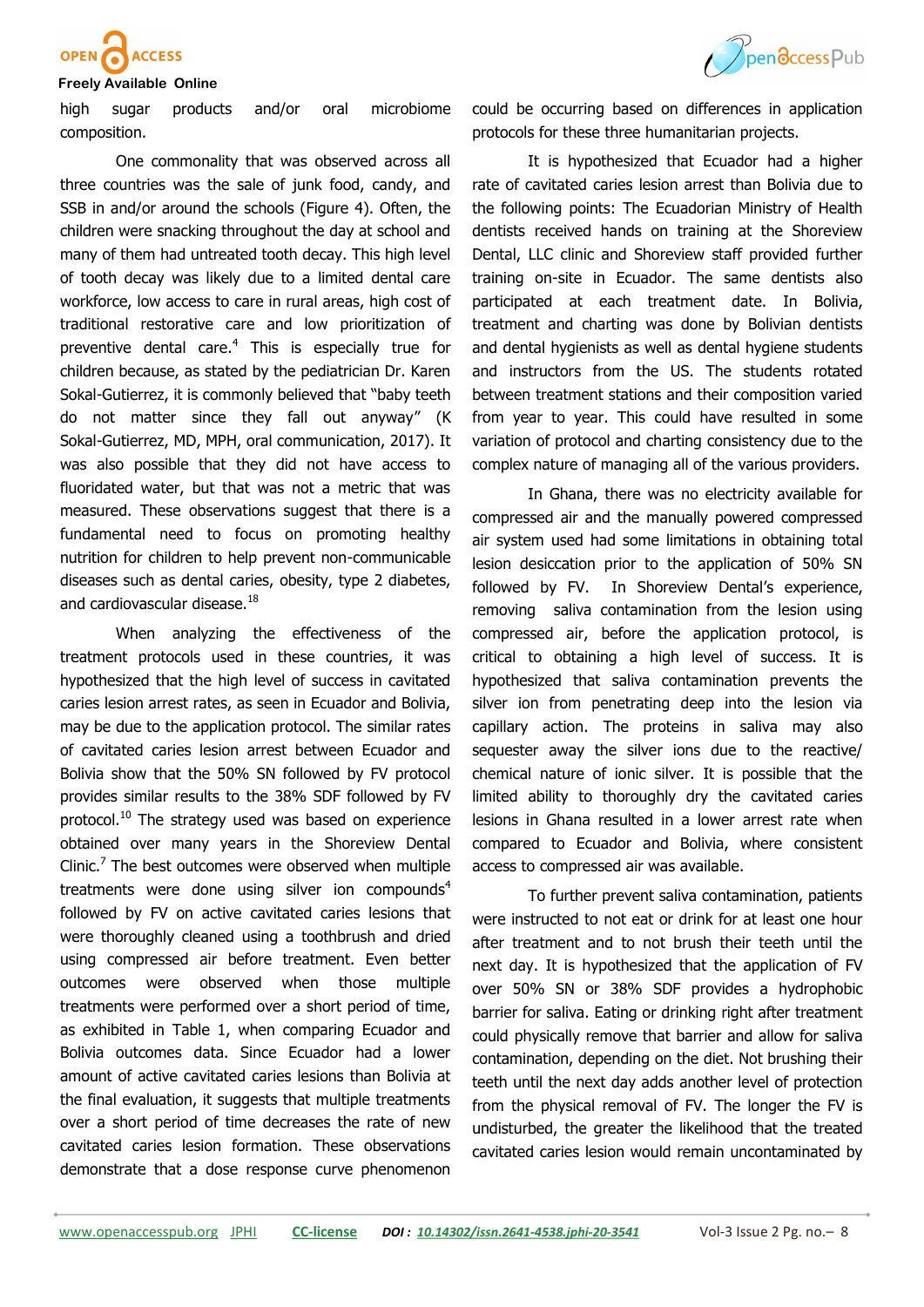





saliva, giving the silver ions more time to interact with and penetrate deeper into the lesion.

On follow up visits in Ecuador, Ghana, and Bolivia, parents and teachers reported that the children who were treated in this manner experienced less mouth pain. They also stated that there was little concern about the black stain on the treated lesion. This corresponds with earlier observations at the Shoreview Dental, LLC clinic.

In Bolivia, some patients had their arrested cavitated caries lesions, which were black and hard to the touch, covered with glass ionomer cement in the anterior aesthetic zone or on large lesions in posterior teeth. This kind of intervention has come to be known as Silver Modified Atraumatic Restorative Treatment (SMART). $19,20$  This was done only in cases where the patient and parent had aesthetic concerns or the lesion would result in a food trap.

Recent additions to the literature suggest that a shift is taking place in the dental profession towards prevention and minimal intervention.<sup>4,21-23</sup> Prior to this shift, surgical restorative techniques were often used as the first response to the presence of a caries lesion. When using the medical management of caries protocol, it is not necessary to remove any decayed tooth structure. It has been shown that the removal of decayed tooth structure does not provide any added

benefit to the arrest rate of active caries lesions when following this protocol. $11,16$ 

## **Conclusions**

The dramatic difference in severity of tooth decay between school children living in Ghana (low) and Ecuador/Bolivia (high) is worthy of further investigation.

Preventing saliva contamination by thoroughly drying the cavitated caries lesion before treatment appears to be critical in obtaining a high level of success in cavitated caries lesion arrest, as observed in the humanitarian project in Ghana. The FV may provide a hydrophobic barrier to saliva contamination for the treated surface. It is hypothesized that the longer the varnish remains on the lesion after treatment, the lower the chance of saliva contamination and the higher the chance of active cavitated caries lesion arrest. Ensuring that the patients do not eat or drink for at least one hour after treatment and wait until the next day before they brush their teeth may help in further preventing saliva contamination.

Providing three treatments in a short period of time (Ecuador: nine total treatments at 3-month intervals over 6 months) versus only one treatment (Bolivia: 7 total treatments at 6 month intervals over 36 months) improves the cavitated caries lesion arrest outcomes. A similar level of cavitated caries lesion arrest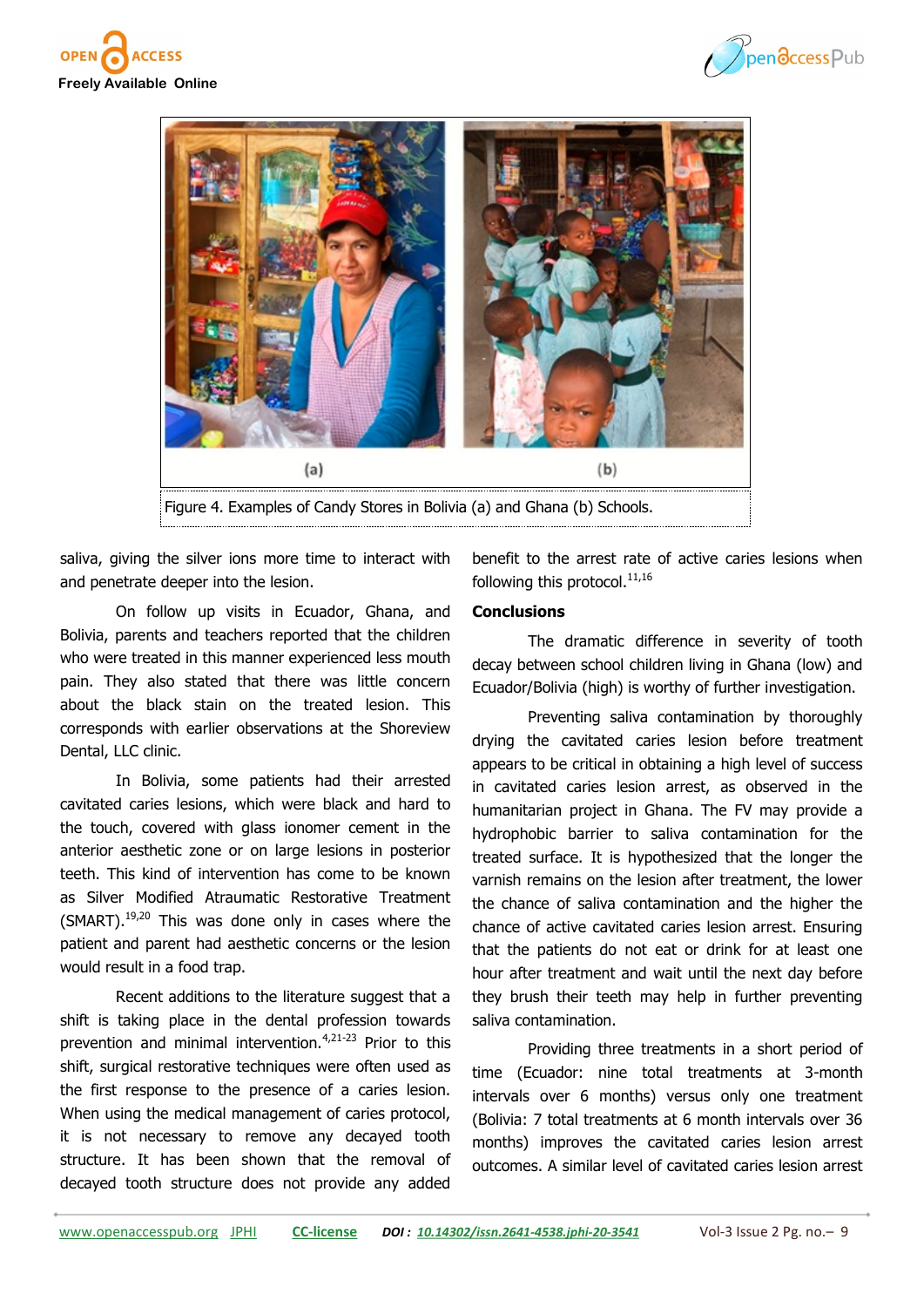

# **ACCESS**

#### **Freely Available Online**

was observed when comparing treatment protocols using 50% SN followed by FV and 38% SDF followed by FV. The literature had previously shown that the application of 25% SN followed by FV provides similar results to the application of 38% SDF.<sup>10</sup> Further confirmation of success using these treatment protocols await future clinical trials.

The effective and low-cost cavitated caries lesion intervention, using silver ion compounds followed by FV, should be given high consideration in future oral health programs. The caries lesion arrest properties of these interventions have been well documented.<sup>22,24,25</sup> Prevention properties of this non-invasive approach to care have been identified as a side effect in many caries arrest studies. $4,26$  However, there remains opportunities to examine this phenomenon separately.

#### **Author Contributions**

Both Dr. Steven R. Duffin and Marcus L. Duffin contributed to conceptualization, methodology, software, validation, formal analysis, investigation, resources, data curation, writing—original draft preparation, writing-review and editing, visualization, supervision, project administration, and funding acquisition. All authors have read and agreed to the published version of the manuscript.

#### **Funding**

These projects received no external funding.

## **Acknowledgments**

We would like to thank the following people for their important contribution to the operational logistics of these three projects: Dr. Ama Ofosu Appiah DDS, Dr. Seneida Benitez, Fraser Bullock MBA, Jacqueline Juhl BS RDH MS, Tiffani Ann Kealiher EFDA, Sandy Kemper RDH, Philippe Kradolfer, Dr. Galud Pinto, Jonalee Potter BSDH RDH EPP MHA, Dr. Nayda Apata Rojas and Veronica Sadah. We would also like to thank Dr. Karen Sokal-Gutierrez MD MPH for her editorial assistance and Mauricio Ramirez for his data analysis contributions.

#### **Conflicts of Interest**

Dr. Steven R. Duffin and Marcus L. Duffin are principle members of NoDK, LLC. This company focuses on the dissemination of the medical management of caries protocol to populations throughout the world. They are also authors and editors of the "SMART Oral Health: The Medical Management of Caries" textbook.

#### **References**

- 1. Robeaglehole R, Benzian H, Crail J, Mackay J. The oral health atlas mapping a neglected global health issue. FDI World Dental Federation 2009.
- 2. The future of oral health: global challenges, advances, and new technologies. Scientific American Custom Media 2016.
- 3. Kassebaum NJ, Smith AGC, Bernabe E, Fleming TD, et al. Global, regional, and national prevalence, incidence and disability-adjusted life years for oral conditions for 195 countries, 1990-2015: a systematic analysis for the global burden of diseases, injuries, and risk factors. JDR 2017; 96: 380-387.
- 4. Sultan A, et al. Silver diamine fluoride as a proactive anti-caries tool: a review. Int J Oral Hlth Dent 2019; 5(2): 63-68.
- 5. Anil S, Anand P. Early childhood caries: prevalence, risk factors, and prevention. Front in Ped 2017; 5 (18).
- 6. Black GV. A work on operative dentistry the pathology of the hard tissues of the teeth. Chicago: Medico-Dental Publishing Company 1908; 1(1): 235–257.
- 7. Duffin S. Back to the future: the medical management of caries introduction. J Calif Dent Assoc 2012; 40(11): 852–858.
- 8. Yamaga R, Nishino M, Yoshida S, Yokomizo I. Diammine silver fluoride and its clinical application. J Osaka Univ Dent S 1972; 12: 1–20.
- 9. Silver diamine fluoride receives new fda designation. Decisions in Dentistry 2016; 2(12): 10.
- 10. Gao S, Zhao I, Duffin S, Duangthip D, Lo E, Chu C. Revitalising silver nitrate for caries management. Int J Envir Res Pub Hlth 2018; 15(1): 80.
- 11. Chu CH, et al. Effectiveness of silver diamine fluoride and sodium fluoride varnish in arresting dentin caries in chinese pre-school children. JDR 2002; 81 (11): 767–770.
- 12. Howe PR. A method of sterilizing and at the same time impregnating with a metal, affected dentinal tissue. Philadelphia: S S White Dental Manufacturing Company 1917; 59: 891-904.